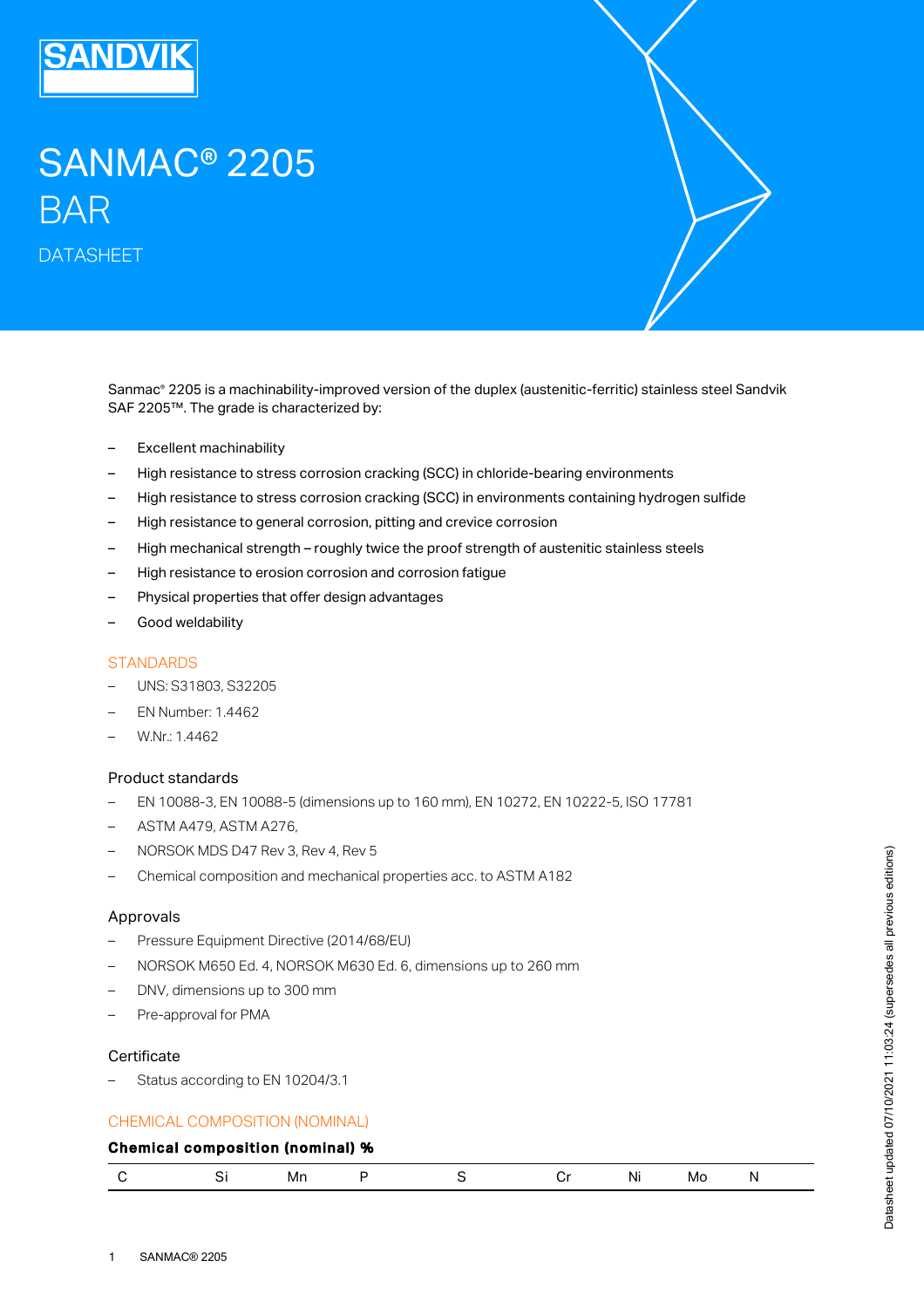## Chemical composition (nominal) %

|           |         | Mn    |           |                   | اب                         | Ni        | Mo                 | N    |
|-----------|---------|-------|-----------|-------------------|----------------------------|-----------|--------------------|------|
| ≤ $0.030$ | ن ، ، د | ں ے د | ≤ $0.030$ | $-0.015$<br>50.01 | $\cap$ $\cap$<br>-<br>ے کے | 도도<br>ں.ں | $\cap$<br>$\cup$ . | 0.18 |

## APPLICATIONS

Due to its excellent corrosion properties, Sanmac® 2205 is a highly suitable material for service in environments containing chlorides and hydrogen sulfide. The material is suitable for use in production tubing and flowlines for the extraction of oil and gas from sour wells, in refineries and in process solutions contaminated with chlorides. Sanmac® 2205 is particularly suitable for heat exchangers where chloride-bearing water or brackish water is used as a cooling medium. The steel is also suitable for use in dilute sulfuric acid solutions and for the handling of organic acids, e.g. acetic acid and mixtures.

- The high strength of Sanmac® 2205 makes the material an attractive alternative to the austenitic steels in structures subjected to heavy loads.
- The good mechanical and corrosion properties make Sanmac® 2205 an economical choice in many applications by reducing the life cycle cost of the equipment.
- The good machining properties make Sanmac® 2205 a superior alternative to standard 2205 grades and other duplex grades for applications subjected to all types of machining by extended tool life and possibilities to increase productivity.

#### CORROSION RESISTANCE

## General corrosion

In most media, Sanmac® 2205 possesses better resistance to general corrosion than steel of type ASTM 316L and ASTM 317L. Impurities that increase corrosivity are often present in process solutions of acids. If there is a risk of active corrosion, higher-alloyed austenitic stainless steels should be chosen, e.g. Sandvik 2RK65™ or Sanicro® 28.

#### Stress corrosion cracking

The standard austenitic steels of the ASTM 304L and ASTM 316L types are prone to stress corrosion cracking (SCC) in chloride-bearing solutions at temperatures above 60°C (140°F). Duplex stainless steels are far less prone to this type of corrosion. Laboratory tests have shown the good resistance to stress corrosion cracking of Sanmac® 2205. Results from these tests are presented in fig. 5. The diagram indicates the temperature-chloride range within which Sanmac® 2205, the standard steels ASTM 304L and ASTM 316L can be used without a risk of stress corrosion cracking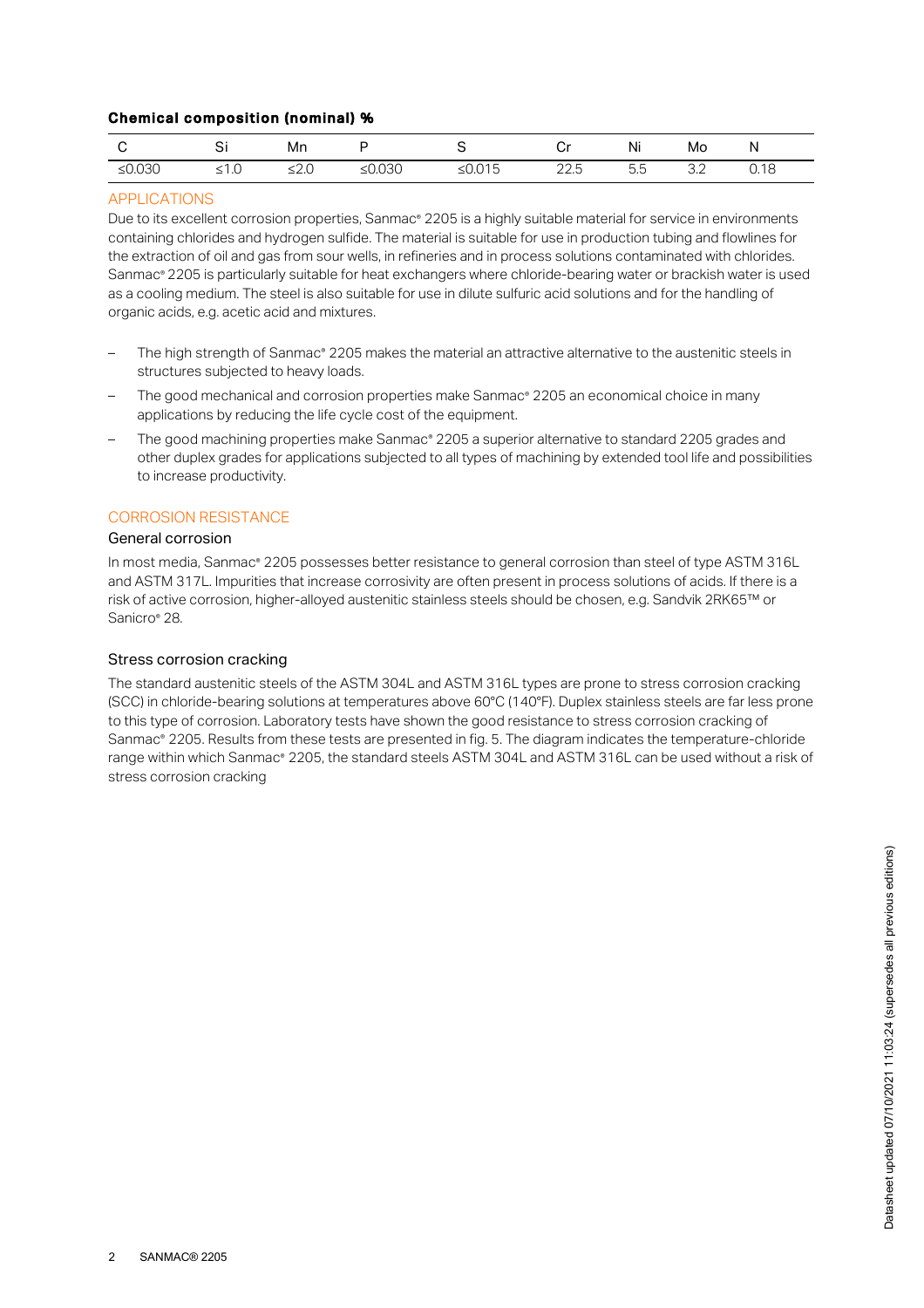

Figure 5. Resistance to stress corrosion cracking, laboratory results.

In accordance with NACE MR0175/ISO 15156 solution annealed and cold-worked Sanmac® 2205 is acceptable for use at any temperature up to 232°C/450°F in sour environments, if the partial pressure of hydrogen sulfide does not exceed 0.3 psi (0.02 bar) and its hardness is not greater than HRC 36. In the solution annealed and liquid quenched condition Sanmac® 2205 is acceptable for use at any temperature up to 232°C/450°F in sour environments, if the partial pressure of hydrogen sulfide does not exceed 1.5 psi (0.1 bar). According NACE MR0103 solution annealed and rapid quenched Sanmac® 2205, with hardness maximum HRC 28 is acceptable in sour petroleum refining.

## Pitting and crevice corrosion

The pitting and crevice corrosion resistance of a steel is determined primarily by its chromium and molybdenum contents, but also by its nitrogen content as well as its slag composition and slag content. A parameter for comparing the resistance of different steels to pitting is the PRE number (Pitting Resistance Equivalent).

CPT ASTM G48 E ASTM 316 15°C The PRE is defined as, in weight -%: PRE = % Cr + 3.3 x % Mo + 16 x % N

The PRE number for Sanmac® 2205 and some compared materials are given in the following table.

| Alloy       | % Cr | % Mo | % N                      | <b>PRE</b> |
|-------------|------|------|--------------------------|------------|
| Sanmac 2205 | 22.5 | 3.2  | 0.18                     | >35        |
| Alloy 825   | 21.5 | 3.0  | $\overline{\phantom{a}}$ | 31         |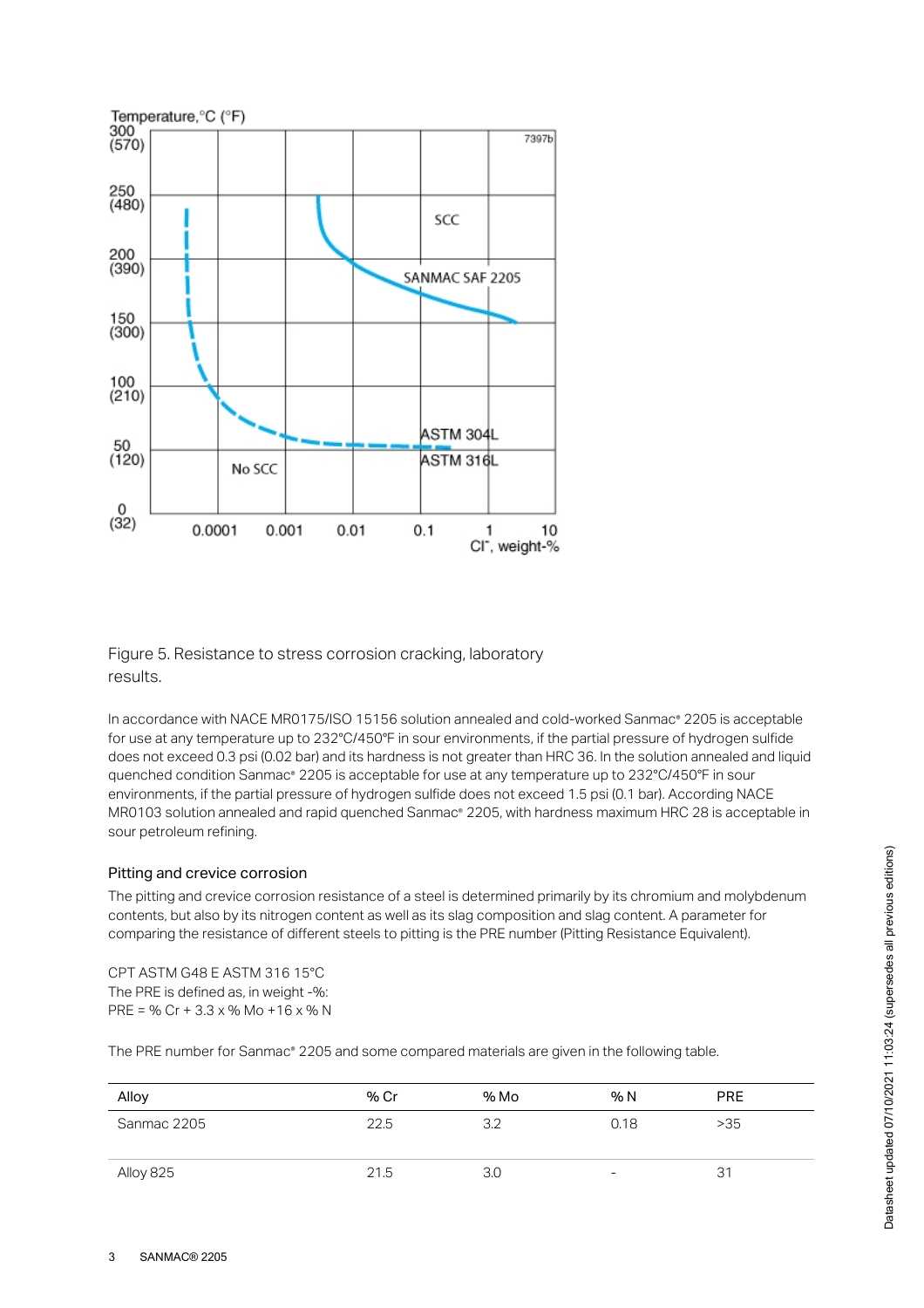| Alloy     | % Cr | % Mo | % N | <b>PRE</b> |
|-----------|------|------|-----|------------|
| ASTM 317L | 18   | 3.5  | -   | 30         |
| ASTM 316L | 17   | 2.2  | -   | 24         |

The ranking given by the PRE number has been confirmed in laboratory tests. Sanmac 2205 can be used at considerably higher temperatures and chloride contents than ASTM 304 and ASTM 316 without pitting occurring. Sanmac® 2205 is therefore far more serviceable in chloride-bearing environments than standard 304/316 austenitic steels.

#### Intergranular corrosion

Sanmac® 2205 has a low carbon content and therefore good resistance to intergranular corrosion.

## Erosion corrosion

Steels of the ASTM 316 type are attacked by erosion corrosion if exposed to flowing media containing highly abrasive solid particles, e.g. sand, or to media with very high flow velocities. Owing to its combination of high hardness and good corrosion resistance, Sanmac® 2205 displays very good resistance under such conditions.

## Corrosion fatigue

Sanmac® 2205 possesses higher strength and better corrosion resistance than 316/316L austenitic stainless steels. Sanmac® 2205 therefore also possesses better fatigue strength under corrosive conditions than such steels.

## FORMS OF SUPPLY

Bar

#### Finishes and dimensions

Bar steel in grade Sanmac® 2205 is stocked in a large number of sizes. The standard size range for stock comprises 20-450 mm. Round bar is supplied in the solution annealed and quenched and peel-turned condition.

#### Lengths

Bars are delivered in random lengths of 3-7 m, depending on diameter.

## **Straightness**

| Diameter, mm | Height of arch, mm/m<br><b>Typical value</b> |
|--------------|----------------------------------------------|
| 20 - 70      |                                              |
| >70          |                                              |

## Tolerances

| Diameter, mm | Tolerances, mm |
|--------------|----------------|
| $20 - 35$    | $-0/+0.15$     |
| $40 - 45$    | $-0/+0.16$     |
| 50-70        | $-0/+0.19$     |
| 75-95        | $-0/+1.50$     |
| 290-350      | $-0/+2.00$     |
| 360-450      | $-0/+3.00$     |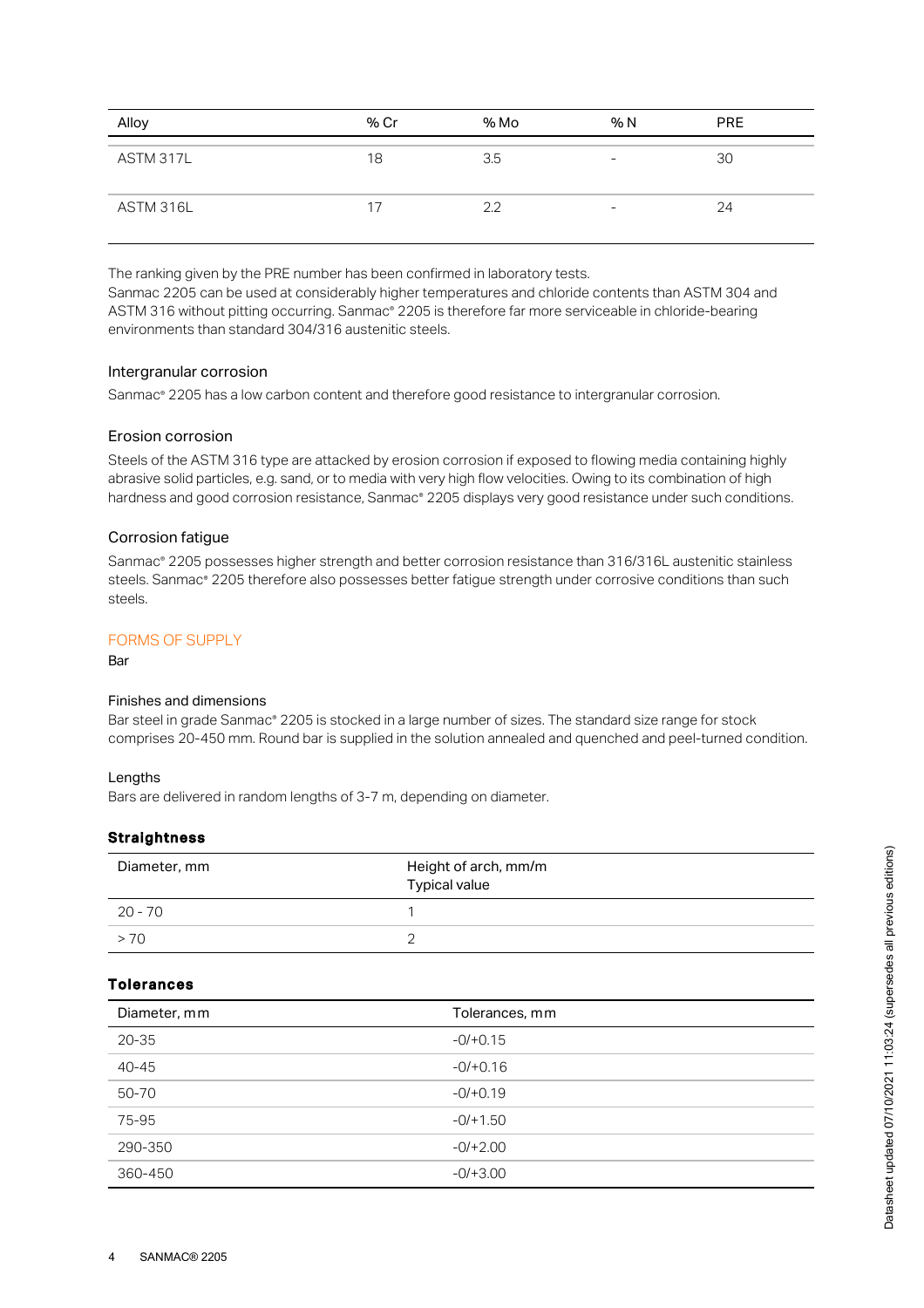## Surface conditions

| Surface conditions   | Ra, µm<br>Typical value | Diameter, mm |
|----------------------|-------------------------|--------------|
| Peeled and burnished |                         | 20-285       |
| Peel turned          |                         | $>285 - 350$ |
| Rough machined       | h                       | >350         |

## HEAT TREATMENT

Sanmac® 2205 stock program bars are delivered in solution annealed and quenched condition.

#### Solution annealing

Solution annealing at 1020 – 1100°C (1870 – 2010°F) followed by quenching.

## MECHANICAL PROPERTIES

The following values apply to material in the solution annealed and quenched condition. Bar with sizes larger than 260 mm may have slightly lower values. Contact us for more detailed formation.

## At 20°C (68°F)

#### Metric units

| Proof strength |               | Tensile strength | Elong.    | <b>Hardness</b> |
|----------------|---------------|------------------|-----------|-----------------|
| $R_{p0.2}$ a)  | $R_{D1,0}$ a) |                  | Ab)       | <b>Brinell</b>  |
| MPa            | MPa           | MPa              | %         |                 |
| >450           | ≥500          | 660-860          | $\geq$ 25 | ≤270            |

#### Imperial units

| Proof strength       |               | Tensile strength | Elong.    | <b>Hardness</b> |
|----------------------|---------------|------------------|-----------|-----------------|
| $R_{\text{p0.2}}$ a) | $R_{D1,0}$ a) |                  | Ab)       | <b>Brinell</b>  |
| ksi                  | ksi           | ksi              | %         |                 |
| $\geq 65$            | ≥73           | $96 - 125$       | $\geq$ 25 | $\leq$ 270      |

1 MPa = 1 N/mm 2

a)  $R_{p0.2}$  and  $R_{p1.0}$  correspond to 0.2% offset and 1.0% offset yield strength respectively.

b) Based on L<sub>0</sub> = 5.65√S, where L<sub>0</sub> is the original gauge length and S<sub>0</sub> the original cross-sectional area.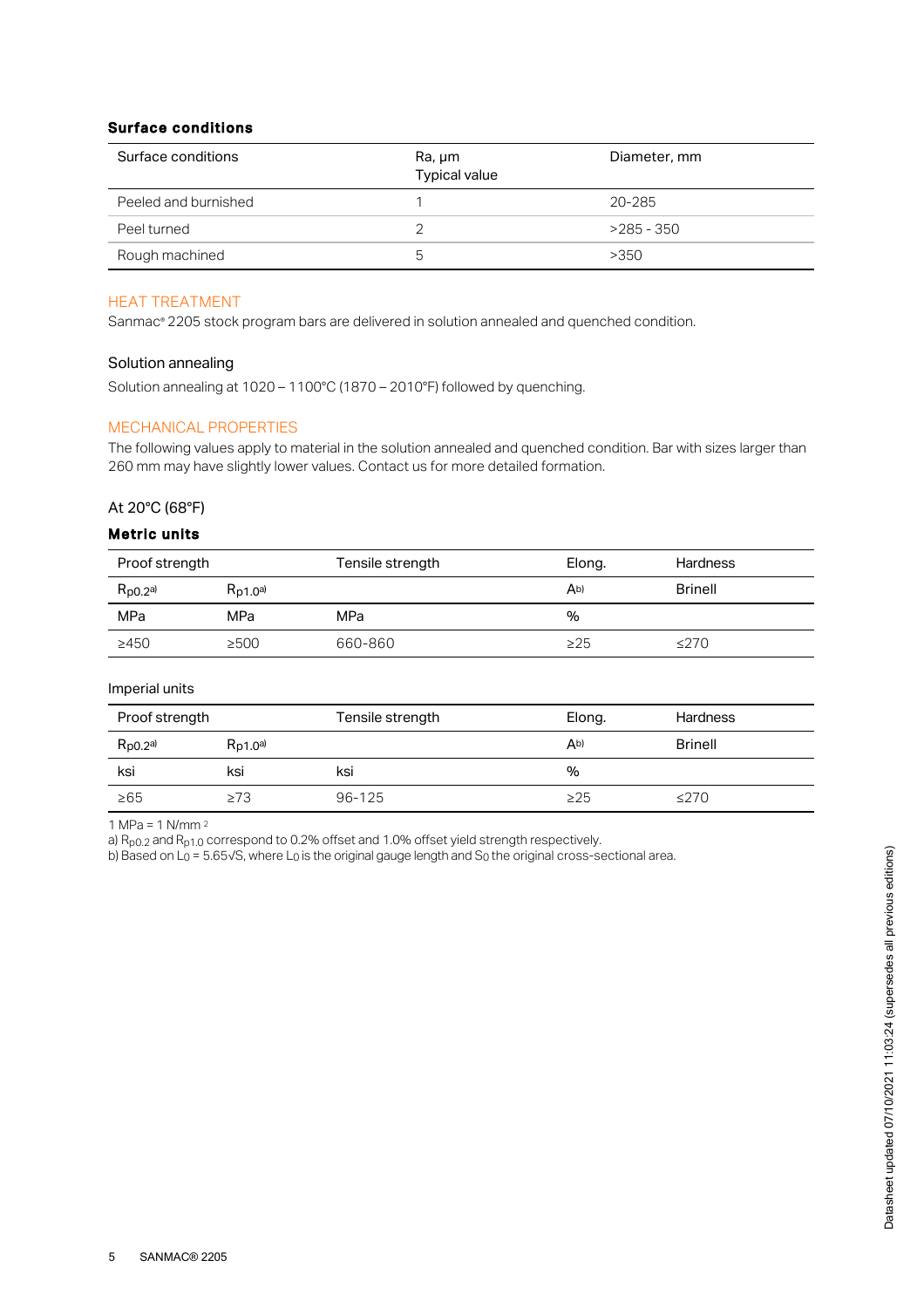

Figure 1. Comparison of proof strength, 0.2% offset, of Sanmac 2205, high alloy austenitics and other grades, for material in the solution-annealed and quenched condition.

## Impact strength

Sanmac® 2205 possesses good impact strength both at room temperature and at low temperatures. Fig. 2 shows typical impact energy values for Sanmac® 2205 bars in different sizes at -50°C (-58°F). The values apply for standard Charpy-V specimens (10 x 10 mm, 0.39 x 0.39 in.) taken in the longitudinal direction of the bar. For dimensions larger than 260 mm (10.2 in.) the impact strength is somewhat lower.

Sanmac® 2205 bar stock program guarantees an impact strength of 45 J (33 ft lb) at -50°C (-58°F) for dimensions up to 260 mm (10.2 in.). Over 260 mm (10.2 in.) values only for information.



Impact strength, J

Figure 2. Typical impact strength values for Sanmac 2205 bar at -50°C (-58°F).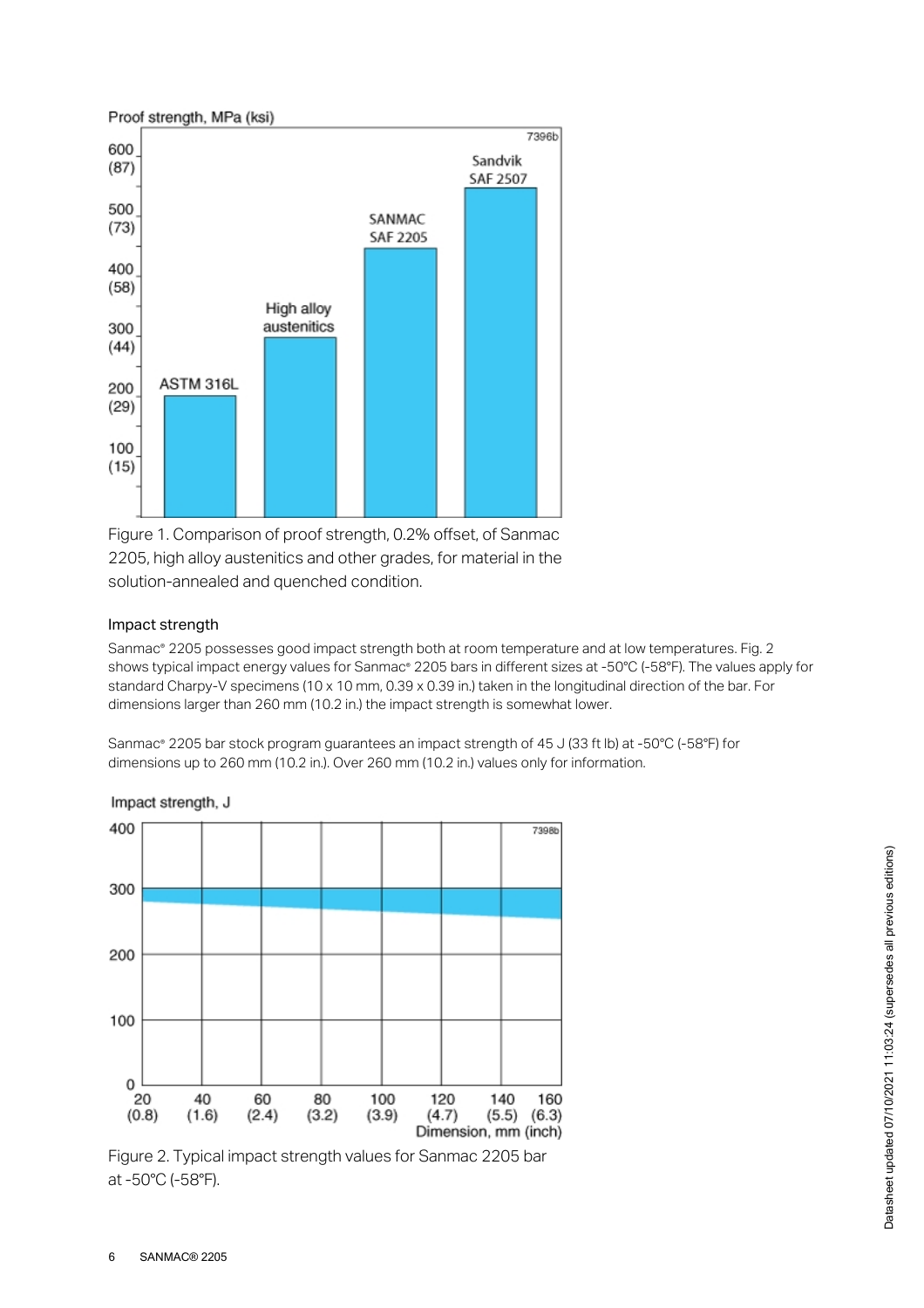#### At high temperatures

If Sanmac® 2205 is exposed for prolonged periods to temperatures exceeding 280 °C (540 °F), the microstructure changes which results in a reduction in impact strength. This effect does not necessarily affect the behavior of the material at the operating temperature. Contact Sandvik for advice. For pressure vessel applications, 280°C (540°F) is required as maximum.

| Temp.        | Proof Strength | Temp. | Proof Strength |
|--------------|----------------|-------|----------------|
|              | $R_{p0.2}$     |       | $R_{p0.2}$     |
| $^{\circ}$ C | MPa            | °F    | ksi            |
|              | min.           |       | min.           |
| 100          | 360            | 200   | 52             |
| 150          | 335            | 300   | 49             |
| 200          | 315            | 400   | 46             |
| 250          | 300            | 500   | 44             |

# PHYSICAL PROPERTIES

Density: 7.8 g/cm<sup>3</sup>, 0.28 lb/in<sup>3</sup>

# Specific heat capacity

| Temperature, °C | J/(kg °C) | Temperature, °F | Btu/(lb °F) |
|-----------------|-----------|-----------------|-------------|
| 20              | 480       | 68              | 0.11        |
| 100             | 500       | 200             | 0.12        |
| 200             | 530       | 400             | 0.13        |
| 300             | 550       | 600             | 0.13        |
| 400             | 590       | 800             | 0.14        |

## Thermal conductivity

#### Metric units

| Temperature, °C | 20       | 100 | 200 | 300 | 400 |  |
|-----------------|----------|-----|-----|-----|-----|--|
|                 | W/(m °C) |     |     |     |     |  |
| Sanmac 2205     | 14       | 16  |     | 19  | 20  |  |
| AISI 316L       | 14       | 15  |     | 18  | 20  |  |

#### Imperial units

| Temperature, °F  | 68            | 200 | 400 | 600 | 800 |
|------------------|---------------|-----|-----|-----|-----|
|                  | Btu/(ft h °F) |     |     |     |     |
| Sanmac 2205      |               | У   | 10  |     |     |
| <b>AISI 316L</b> |               |     | 10  | 10  |     |

#### Thermal expansion, mean values in temperature ranges (X10-6)

Metric units

|  | ooc<br>30-300<br>100<br>$\sim$<br>״<br>״<br>! emperature,<br>3U-<br>3U-<br>∙∠∪∪ | 30-400<br>JU |
|--|---------------------------------------------------------------------------------|--------------|
|--|---------------------------------------------------------------------------------|--------------|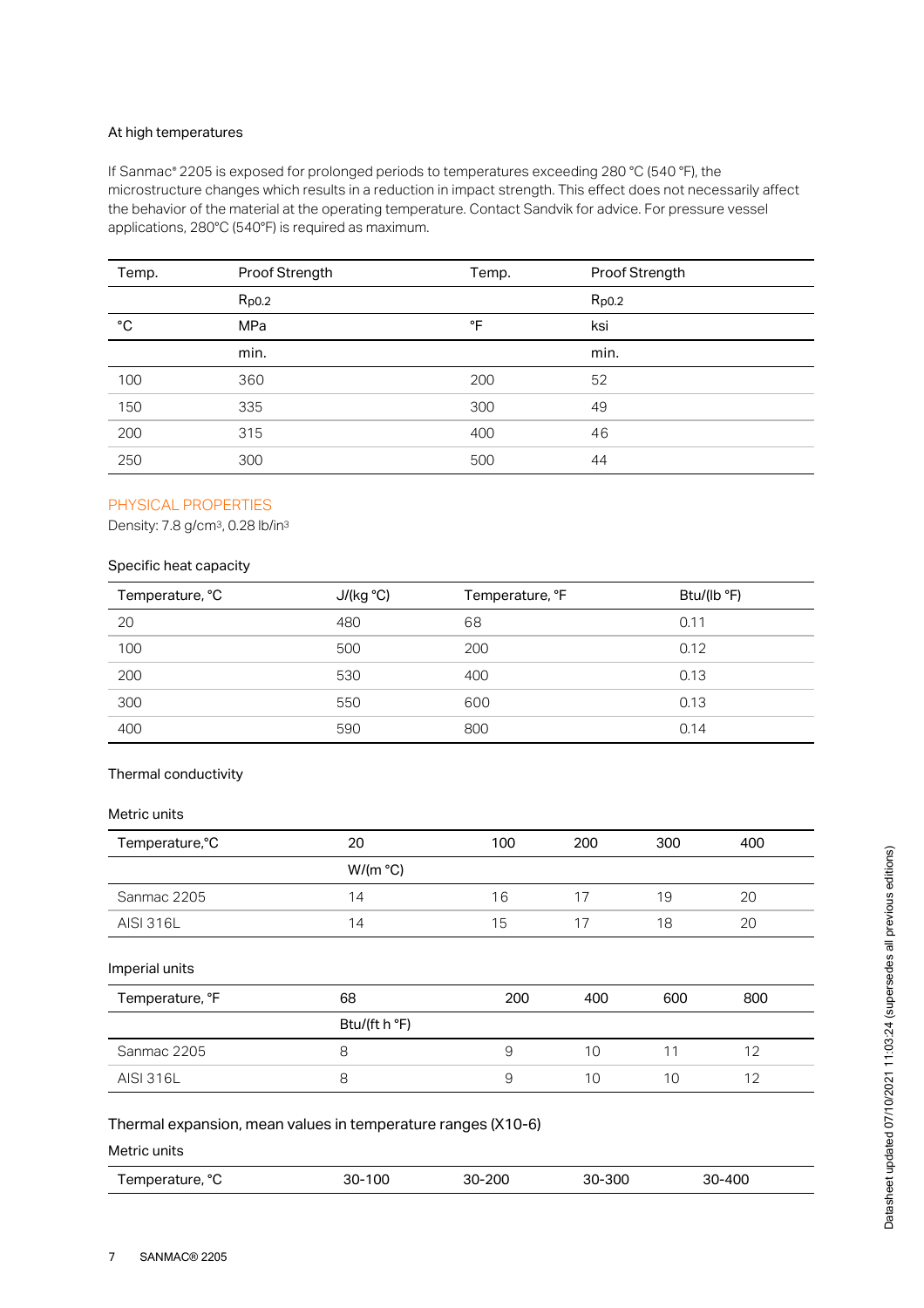|                  | Per °C |      |      |      |  |
|------------------|--------|------|------|------|--|
| Sanmac 2205      | 13.0   | 13.5 | 14.0 | 14.5 |  |
| Carbon steel     | 12.5   | 13.0 | 13.5 | 14.0 |  |
| <b>AISI 316L</b> | 16.5   | 17.0 | 17.5 | 18.0 |  |

Imperial units

| Temperature, °F  | 86-200 | 86-400 | 86-600 | 86-800 |
|------------------|--------|--------|--------|--------|
|                  | Per °F |        |        |        |
| Sanmac 2205      | 7.0    | 7.5    | 7.8    | 8.0    |
| Carbon steel     | 6.8    | 7.0    | 7.5    | 7.8    |
| <b>AISI 316L</b> | 9.0    | 9.5    | 9.8    | 10.0   |



Figure 3. Thermal expansion, per °C (30-100°C.)

SANMAC® SAF 2205 has a far lower coefficient of thermal expansion than austenitic stainless steels and can therefore possess certain design advantages.

#### Resistivity

| Temperature, °C | $\mu\Omega$ m | Temperature, °F | $\mu$ Qin. |
|-----------------|---------------|-----------------|------------|
| 20              | 0.74          | 68              | 29.1       |
| 100             | 0.85          | 200             | 33.1       |
| 200             | 0.96          | 400             | 39.8       |
| 300             | 1.00          | 600             | 43.3       |
| 400             | 1.10          | 800             | 43.3       |

#### Modulus of elasticity ( x10<sup>3</sup>)

| Temperature, °C | MPa | Temperature, °F | ksi  |
|-----------------|-----|-----------------|------|
| 20              | 200 | 68              | 29.0 |
| 100             | 194 | 200             | 28.2 |
| 200             | 186 | 400             | 27.0 |
| 300             | 180 | 600             | 26.2 |

## WELDING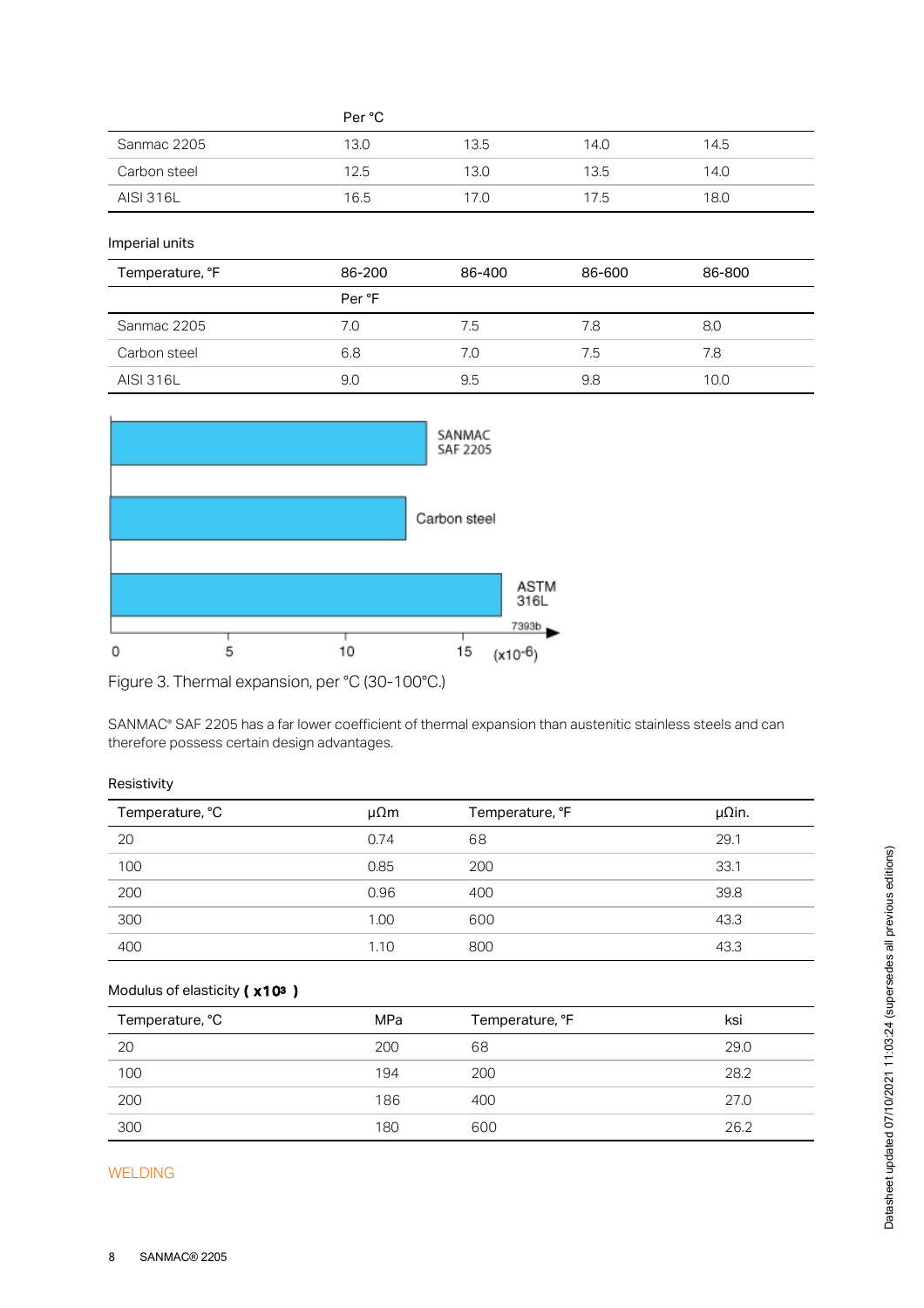The weldability of SANMAC® 2205 is good. Suitable methods of fusion welding are manual metal-arc welding (MMA/SMAW) and gas-shielded arc welding, with the TIG/GTAW method as first choice.

Since this material is alloyed in such a way to improve its machinability, the amount of surface oxides on the welded beads might be higher compared to that of the standard 2205 steel. This may lead to arc instability during TIG/GTAW welding, especially welding without filer material. However, the welding behavior of this material is the same as for standard 2205 steel when welding with filler material.

For SANMAC® 2205, heat input of 0.5-2.5 kJ/mm and interpass temperature of <150°C (300°F) are recommended. Preheating and post-weld heat treatment are normally not necessary.

#### Recommended filler metals

TIG/GTAW or MIG/GMAW welding

ISO 14343 S 22 9 3 N L / AWS A5.9 ER2209 (e.g. Exaton 22.8.3.L)

MMA/SMAW welding

ISO 3581 E 22 9 3 N L R / AWS A5.4 E2209-17 (e.g. Exaton 22.9.3.LR)

ISO 3581 E 22 9 3 N L B / AWS A5.4 E2209-15 (e.g. Exaton 22.9.3.LB)

#### MACHINING

Sanmac® 2205 has very good machining properties. In this material machinability has been improved without jeopardizing properties such as corrosion resistance and mechanical strength. The non-metallic inclusions in Sanmac steels are of great significance to improved machinability. In addition to sulfides, Sanmac steels contain oxide inclusions, which improve chip breaking and reduce tool wear.

Fig. 6 shows the ranges within which you can choose cutting data to obtain a tool life of 7 minutes in the duplex material Sanmac® 2205. The diagram is applicable for short cutting times. For long, continuous cuts, the cutting speeds should be reduced somewhat.

The lowest recommended cutting data is determined by the tendency of the material to stick to the insert (builtup edge), although the integrity of insert clamping and the stability of the machine are also of great significance. The machining ranges are limited by different wear mechanisms. Once the type of wear has been determined, the cutting data can be optimized with the aid of the diagram.

#### Recommended insert and cutting data for turning of Sanmac® 2205 (starting values)

| Insert    |        | Cutting data |          | Application      |        |                                                     |
|-----------|--------|--------------|----------|------------------|--------|-----------------------------------------------------|
| Geometry  | Grade  | Feed         |          | Cutting<br>speed |        |                                                     |
|           |        | mm/rev.      | in./rev. | m/min            | ft/min |                                                     |
| MF        | GC2025 | 0.15         | 0.006    | 180              | 590    | Finishing                                           |
| <b>MM</b> | GC2025 | 0.25         | 0.010    | 150              | 490    | Medium machining                                    |
| <b>MM</b> | GC2035 | 0.25         | 0.010    | 110              | 360    | Rough machining (roughing a low<br>cutting speeds). |

Turning in Sanmac® 2205 duplex steel is considerably demanding than in the Sanmac® austenitic material. This is due mainly to the higher strength of Sanmac® 2205, as well as its greater tendency to adhere to the tool.